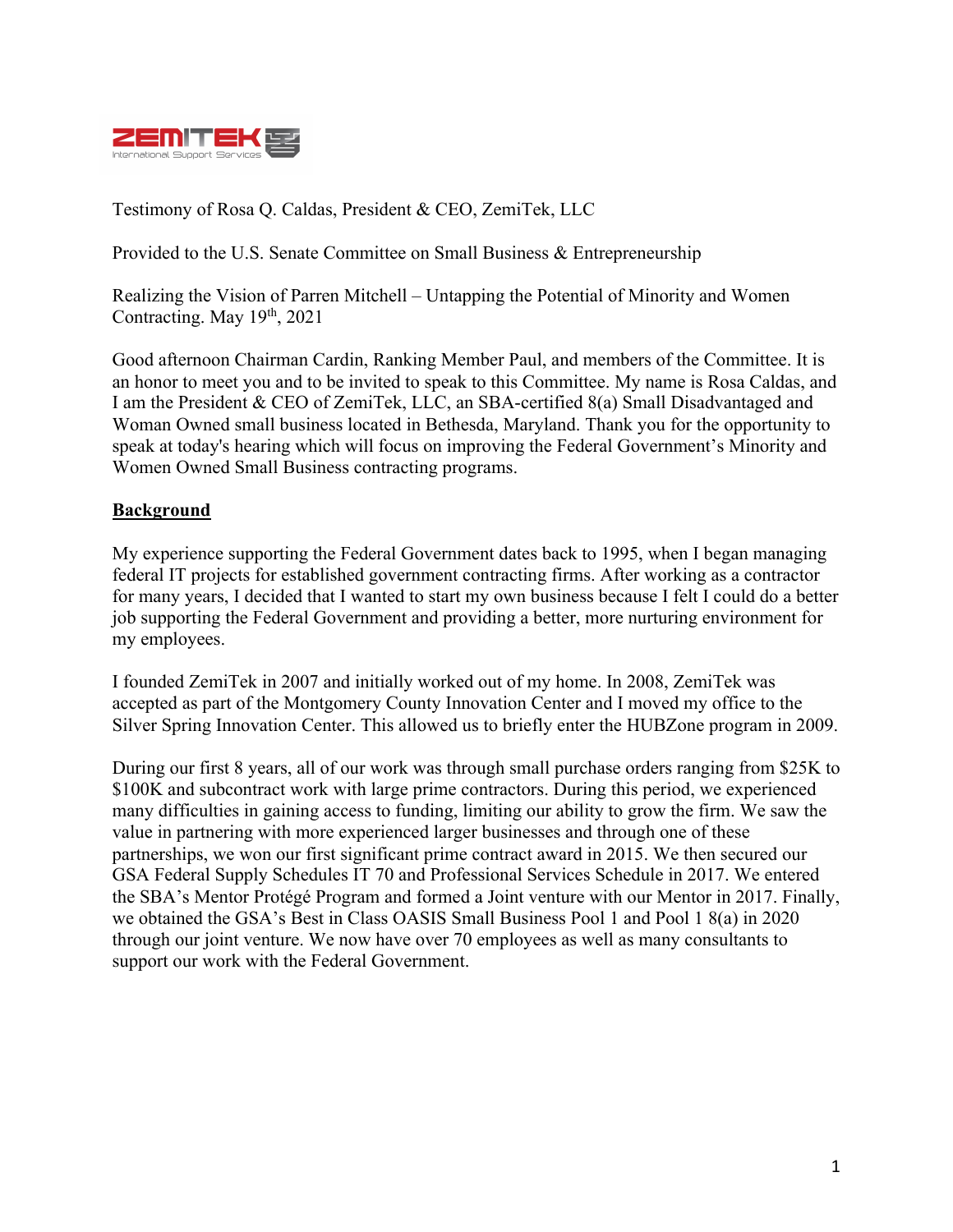## **Experience with Federal Small Business Programs**

### **Our HUBZone Experience**

ZemiTek received its HUBZone certification in 2009. We found it difficult to maintain this certification, owing to the redrawing of the boundaries from the 2010 census, and the 35% employee residency requirements. As a result, ZemiTek subsequently lost its HUBZone designation. While participating in this program, we noted that there were limited prime contract opportunities available for HUBZone companies, with subcontracting opportunities being the primary opportunity pool for HUBZone firms.

## **Our 8(a) experience**

First, I will say to any firms considering 8(a) certification, make sure you fully understand the federal contracting landscape prior to preparing your application for submission. Your business should be well-established and you should ensure that you're fully prepared to take advantage of your limited time in the program before you apply.

When initially considering pursuing 8(a) certification, we made a conscious decision to delay submitting our application. We wanted to ensure we had established the infrastructure, experience, and past performance in federal procurement needed to win prime contracts. We applied for 8(a) certification in 2015 and finally obtained it in 2016. By waiting to apply for 8(a) status until ZemiTek was ready to take advantage of the benefits of certification, we were better positioned to win sole source awards and compete for and win 8(a) set-aside contracts. However, the 8(a) program does have some challenges. For example, the sole source cap is long overdue for an increase. We believe it needs to be adjusted for inflation and to account for the increasing average size of federal contracts. For instance, we were recently awarded a sole source contract, and less than a year later the client has already issued work authorizations for approximately 80% of the contract ceiling.

Due to the pandemic, 2020 was a challenging year for ZemiTek, as well as our peers and competitors. Normal business development, client engagement, networking, and matchmaking opportunities were significantly reduced, and growth was simply much more difficult. We are incredibly grateful to SBA and to Congress and the Small Business Committees for their part in allowing for a one-year extension for 8(a) participants.

# **Our Mentor/Protégé Experience**

ZemiTek entered SBA's Mentor-Protégé Program in 2017, allowing us to benefit from the experience of a successful prime contractor. This formalized relationship allowed us to benefit from our mentor's guidance and improve our ability to pursue prime contracts. In 2017 we also formed a Joint Venture (JV) with our mentor, and obtained GSA's Best-in-Class OASIS Small Business Pool 1 and Pool 1 8(a) through the JV, and won our first task order in 2020. Currently, protégés are limited to two mentors through the life of the company, and we believe allowing more mentors would help small businesses to maximize their learning opportunities prior to graduation from the industry's size standard.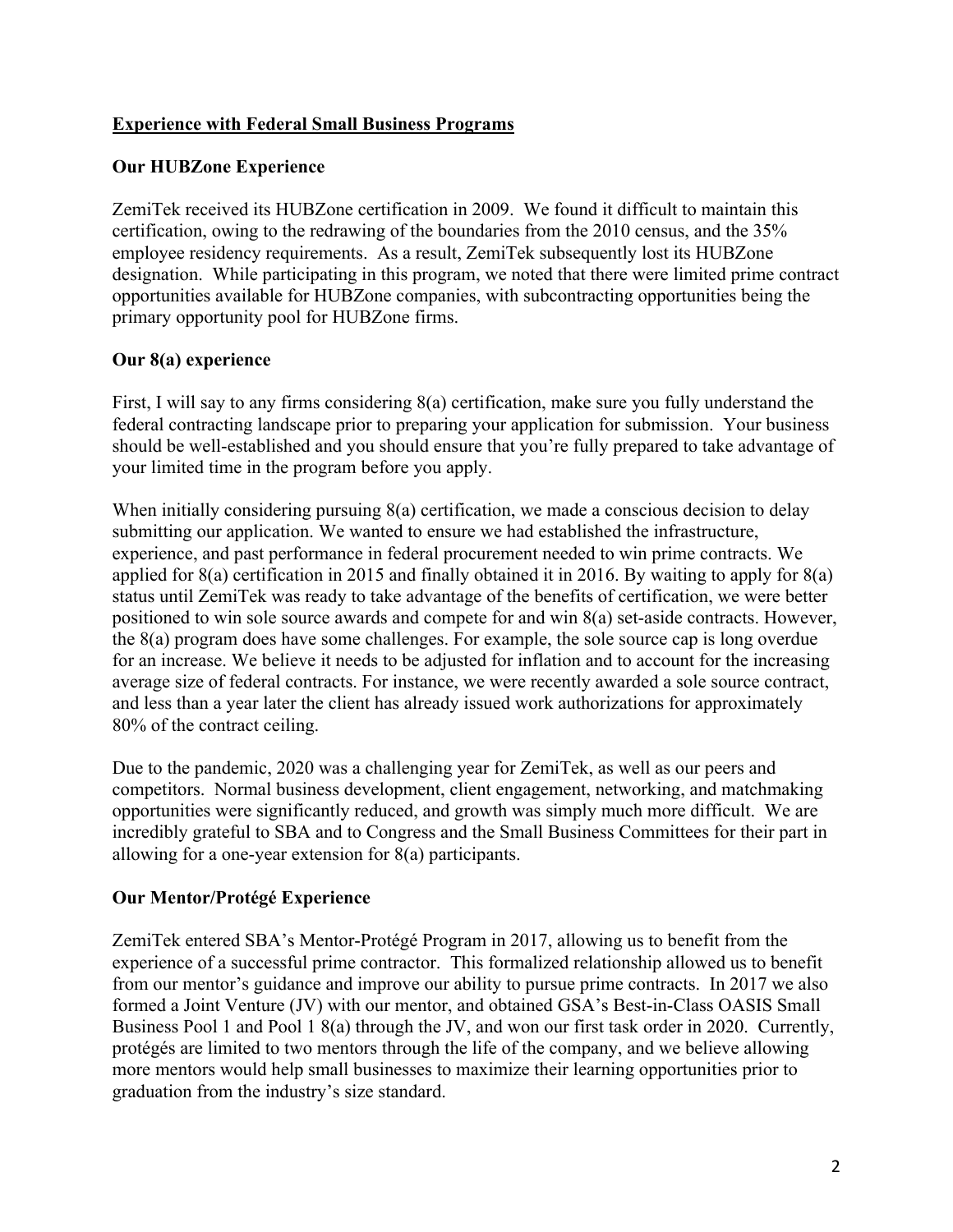### **Category Management & Best-in-Class Vehicles**

We have been fortunate to capture some Best-in-Class (BIC) contracts due to our relationship with our mentor. However, we believe Category Management poses serious and significant challenges for the small business community. Fewer and fewer requirements are being issued as standalone contracts, meaning fewer opportunities for small and socioeconomically disadvantaged businesses. Consolidation and bundling of simpler requirements and placing them on BICs further erodes the competitiveness of small businesses, as they often lack the capability to bid on the size and complex nature of the consolidated contract, or lack access to the BIC vehicle altogether. Capturing a BIC as a stand-alone small business is extremely difficult. As a result, many small businesses end up pursuing these opportunities under a JV with a larger firm. This flows the small business set-aside benefits not only to the small firm, but also to the larger firm. Recently we have experienced agencies simultaneously releasing task orders not only on the set-aside pool of a BIC, but also in the unrestricted pool. This in effect requires the small businesses to compete with large firms, negating the benefits of a set-aside.

## **Our Women-Owned Small Business experience**

In recent years we have seen more opportunities set aside for Women-Owned Small Businesses (WOSB) companies. We won our first prime contract set aside for WOSB last year and we are currently pursuing several other contracts that have also been set aside for WOSB. The process of obtaining the WOSB certification using the new SBA system, beta.certify.sba.gov, is challenging and we hope improvements to the system are implemented.

#### **Suggested Improvements to Federal Small Business Programs**

#### **Small Business Contracting Goal Improvements**

We sincerely believe federal small business contracting goals are due for review and upward revision, for prime and subcontracts alike. The federal government's small business goal has not been increased in over 24 years, and the WOSB goal has not been increased since its inception. Goals are important for fostering an inclusive environment in the federal procurement landscape, and we have found them to be effective in keeping the federal government accountable to the stated congressional intent to engage small business contractors to the maximum extent practicable<sup>1</sup>. While the government has effectively met most of its goals in the past several years, we note that these goals are a floor, and not a ceiling.

# **WOSB Program Improvements**

We have found the certification process in beta.certify.sba.gov to be cumbersome and challenging, and we recommend increasing resources to SBA to ensure that they are able to successfully manage the certification process. We also recommend implementing automatic reciprocity between the 8(a) and WOSB programs, whereby an 8(a) firm that meets the WOSB/EDWOSB requirements would automatically be certified as a WOSB firm. Lastly, we believe the WOSB contracting goal should be increased governmentwide.

<sup>&</sup>lt;sup>1</sup> Small Business Act of 1953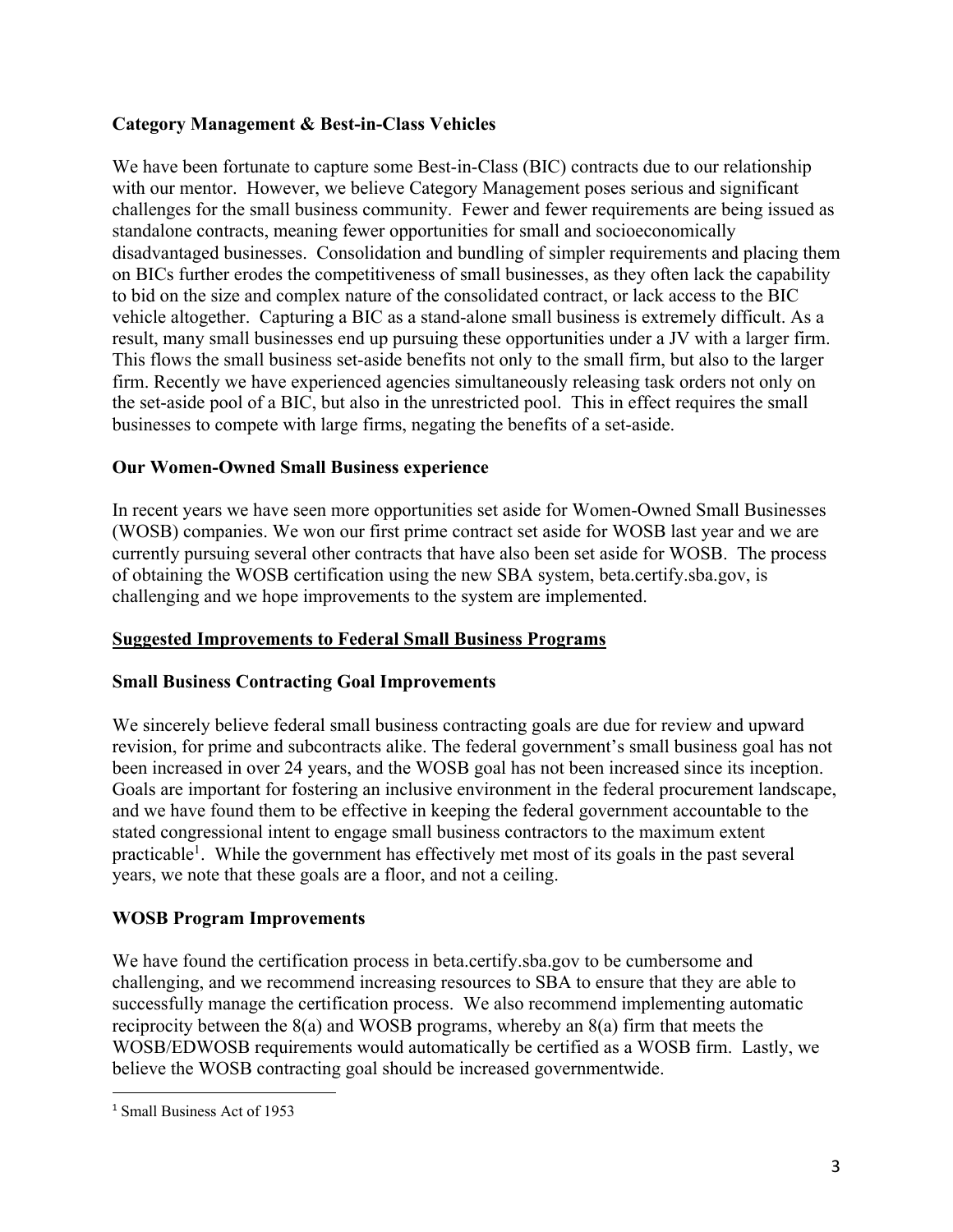### **Mentor-Protégé Program Improvements**

We support the Mentor-Protégé Program, and have been able to benefit from our participation. However, we encourage the Committee to consider allowing small protégés to have more than two mentors throughout the lifetime of the protégé firm. As you know, small firms tend to want to stay small as to avoid the "valley of death" that many firms encounter upon graduation from their industry's size standard. Oftentimes in the environment of Category Management and Best-in-Class vehicles, a small firm can only be successful when partnering with a qualified mentor. As such, we recommend increasing or removing the cap on the number of mentors that one protégé can have.

#### **Category Management & Best-In-Class Vehicles Improvements**

We believe agencies should not be able to dual-track task orders as both a BIC set-aside and a full & open requirement. As previously noted, we have seen this occur on opportunities that we have pursued. Releasing a duplicate opportunity on the full & open track requires small businesses to compete with large firms, and it negates the benefits of a set-aside.

## **8(a) Program**

We are grateful for ZemiTek's opportunity to participate in the 8(a) program. This program has been a driving factor in our success in federal contracting. That said, adjustments could be made to allow even more success for small disadvantaged firms.

First, we believe the 8(a) sole source cap needs to be adjusted, both for inflation and to account for the increasing average size of federal contracts. We propose a significant increase of the 8(a) sole source cap. Currently the maximum total contract value for a sole-sourced 8(a) award is \$4M. Making it an annual cap of \$4M would be preferable, but at the very least the cap should be doubled.

The 7(j) program has helped our staff tremendously. However, we suggest better marketing of the program and tailoring based on each participant's needs.

Additionally, we believe more resources need to be provided to SBA District Offices. Business Opportunity Specialists often carry an overwhelming workload, and are forced to focus on compliance rather than business development. Many SBA District Offices could benefit from a significant increase in staffing as well as more consistent training nationwide. We appreciate the services we have received from our District Office, but believe increased staffing and improved training would enable a better relationship, where they are fully aware of our business development needs and we are made fully aware of the range of services that they can and should be providing.